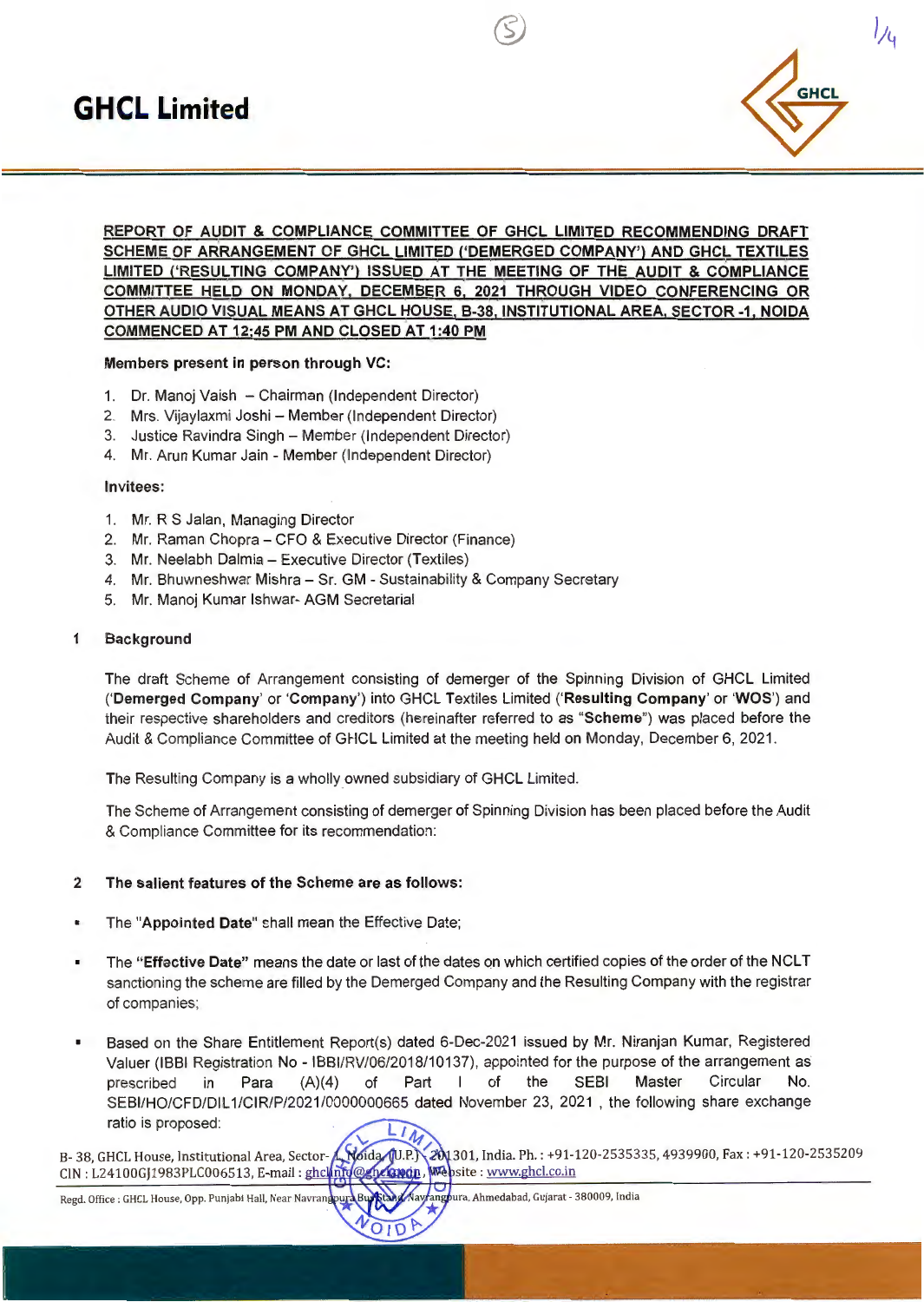"1 (One) equity share of the Resulting Company of face value of INR 2 each fully paid up shall be issued for every 1 (One) equity share of INR 10 each fully paid up held in the Demerged Company (i.e. GHCL)"

J<- *4* 

- The Fairness Opinion confirmed that the share exchange ratio in the Share Entitlement Report is fair to the Demerged Company and the Resulting Company and their respective shareholders.
- Further, S.R. Batliboi & Co. LLP, Statutory Auditors of the Company have confirmed that the accounting  $\blacksquare$ treatment as specified in the Scheme are in accordance with applicable Accounting Standards specified by the Central Government in Section 133 of the Companies Act, 2013.
- Upon the Scheme becoming effective, the share capital of the Resulting Company, as held by GHCL Limited, shall be cancelled and extinguished without any further act, deed or instrument as an integral part of this Scheme.

## 3 Comment by the Audit & Compliance Committee on the Scheme:

The Audit & Compliance Committee, constituted with independent directors, reviewed and provided the following comments on the Scheme.

## 3.1. Need for the Demerger:

The Demerged Company is inter-alia engaged in varied business verticals namely Chemical, Spinning and Home Textiles. The Chemical business is highly capital driven with long gestation period and the Textiles business (consisting of Spinning Division and Home Textiles Division), on the other hand, is dynamic, more volatile to domestic and international market conditions, heavily dependent on product innovations and development, which require different skill sets and capabilities.

Management believes that the risk and reward associated with each of the aforesaid business verticals are different and are at different maturity stage in their life cycles. Each business verticals have a distinct attractiveness to divergent set of investors. With a view to unlock the potential of each of the business verticals, the management intends to demerge the Spinning Division, on a going concern basis, into GHCL Textiles Limited, with a resultant mirror image shareholding, and whose shares would be listed on the Stock Exchange after the demerger. It is intended for the Demerged Company to focus on the Chemical Business and the Resulting Company to focus on the Spinning Business. The management believes that such concentrated efforts shall benefit all stakeholders of the Demerged Company and Resulting Company, respectively.

## 3.2. Rationale of the Scheme:

Rationale for the Scheme is as follows:

- a. Facilitate focused growth, concentrated approach, business synergies and increased operational and customer focus for respective business verticals.
- b. Rationalization of operations with greater degree of operational efficiency and optimum utilization of various resources.
- c. The Resulting Company, with clear identity of being in a Spinning Business, will enable right customer attention resulting in deeper market penetration.

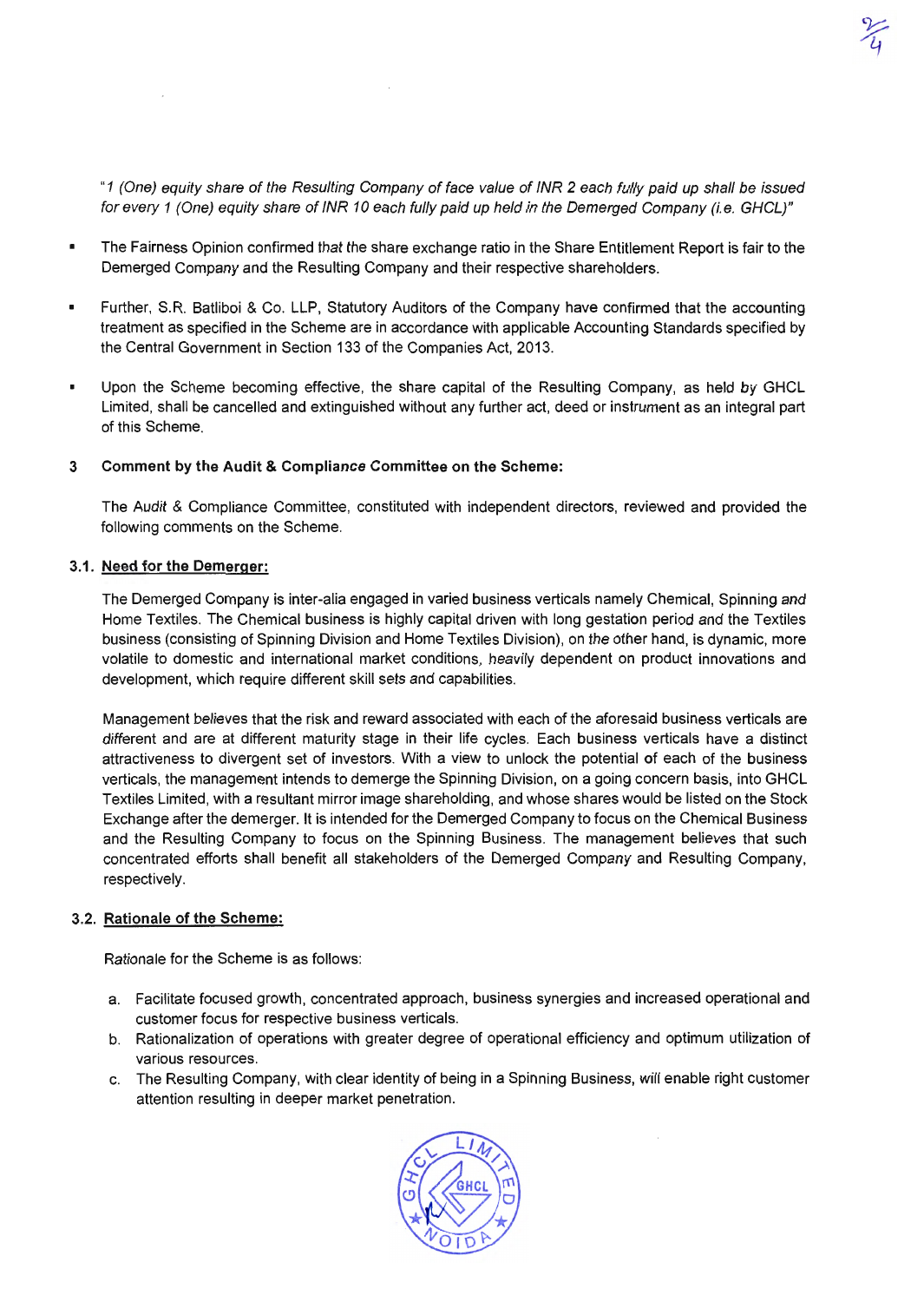d. Creating and enhancing stakeholder's value by unlocking the intrinsic value of its core businesses and listing of shares of the Resulting Company;

~

- e. Ability to leverage financial and operational resources in each business verticals will lead to possibilities of joint ventures and associations with other Industry participants, both in India and globally, and will facilitate attracting greater talent pool.
- f. Each business will be able to address independent business opportunities with efficient capital allocation and attract different set of investors, strategic partners, lenders and other stakeholders, thus leading to enhanced value creation for shareholders, which would be in the best interest of the Demerged Company and Resulting Company and their respective stakeholders connected therewith.
- g. Simplification and rationalization of business undertakings holding structure of the Company.

The Audit & Compliance Committee is of the view that the rationale and purpose of the proposed demerger as mentioned in the Scheme justify the basis for the demerger.

#### 3.3. Synergies of business of the entities involved in the Scheme:

The Resulting Company, with clear identity of being in a Spinning Business, will enable right customer attention resulting in deeper market penetration. In addition, it will lead to focused operational efforts, rationalization, simplification of business processes since both entities part of the same group.

The demerger will lead to a more efficient utilization of capital, greater business synergies and create a diversified base for future growth.

#### 3.4. Impact of the Scheme on the Shareholders:

Both the promoter and non-promoter shareholders of the Demerged Company will receive equity shares in the Resulting Company in accordance with Clause 5 of the Scheme.

Further, the existing equity share capital of the Resulting Company, held by the Demerged Company, shall stand cancelled in terms of the Clause 7.2.4 of the Scheme. The cancellation of equity share capital will be effected as part of the Scheme in accordance with provision of Section 66 of the Act and the order of the NCLT shall be deemed to be the order under the applicable provisions of the Act for confirming the cancellation of share capital.

The Scheme is not, in any manner, prejudicial or against public interest and would serve the interest of all shareholders, creditors or any other stakeholders.

#### 3.5. Cost benefit analysis of the Scheme:

The consideration to be discharged by the Resulting Company to the equity shareholders of the Demerged Company in accordance with clause 5 of the Scheme is in accordance with the Share Exchange Ratio Report and Fairness Opinion obtained by the Company in relation to the demerger.

All costs, charges, taxes including duties, levies and all other expenses, if any (save as expressly otherwise agreed) of the Demerged Company and the Resulting Company arising out of or incurred in connection with and implementing this Scheme and matters incidental thereto shall be borne by the Demerged Company.